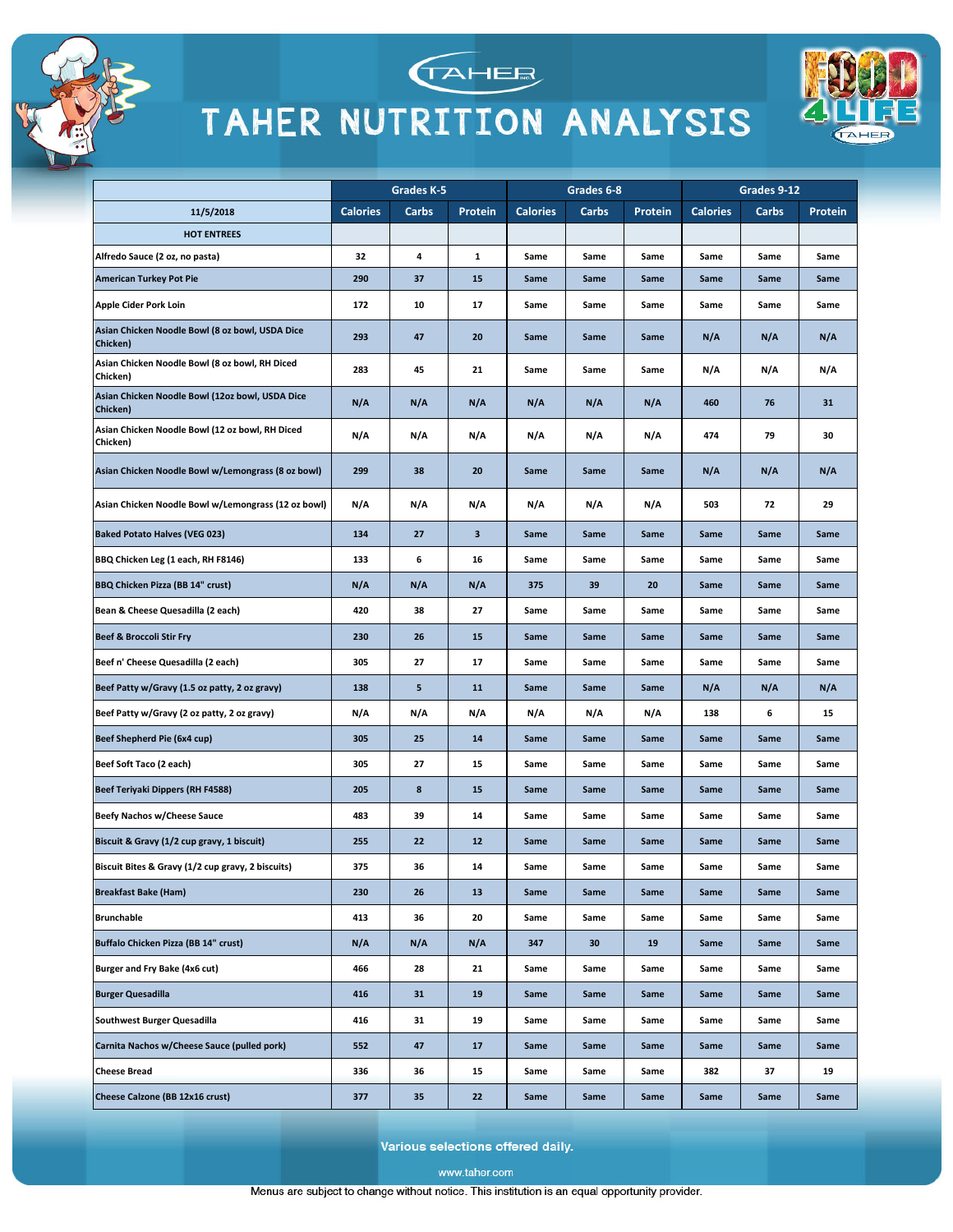



**TAHER** 



Various selections offered daily.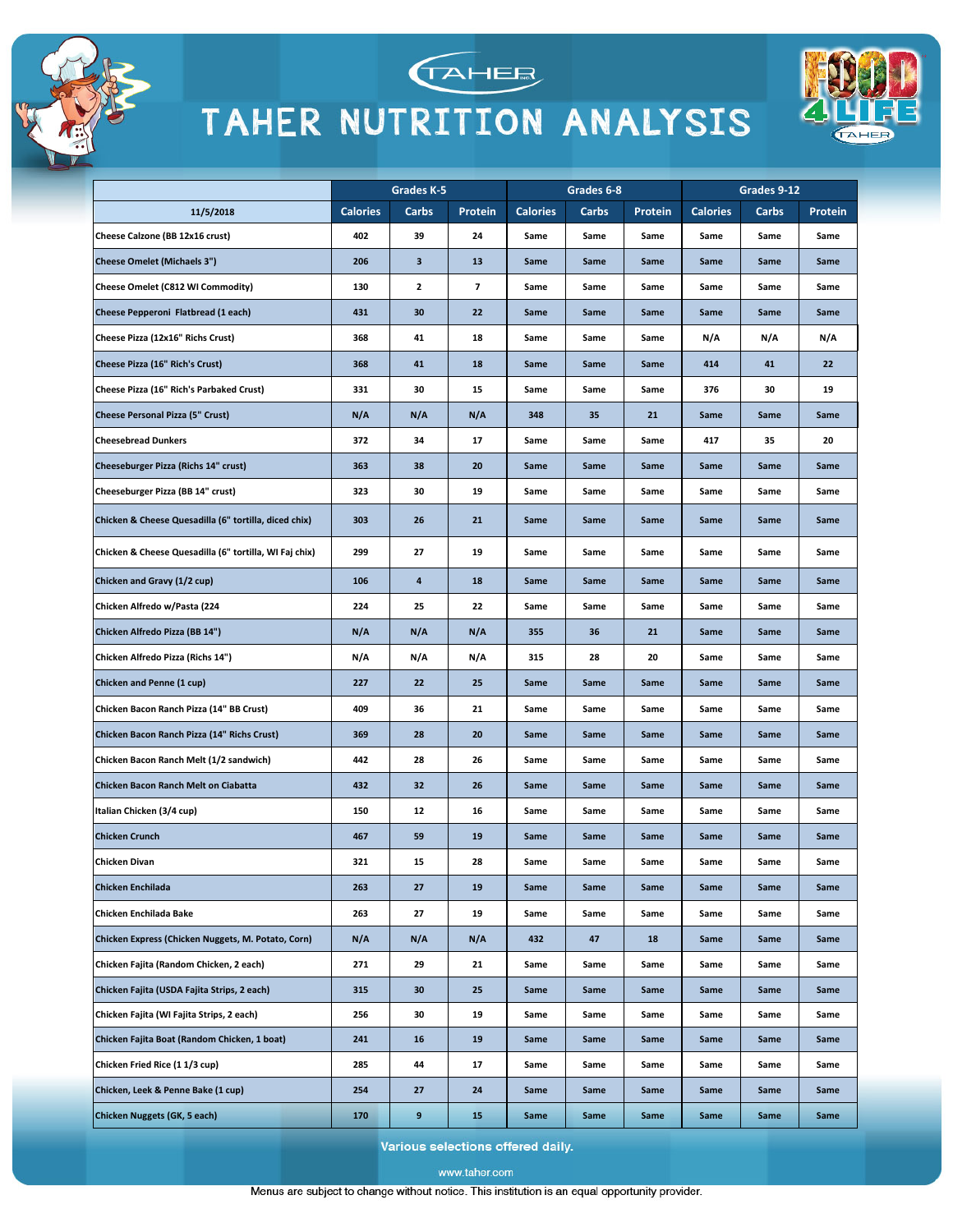



TAHEE



Various selections offered daily.

www.taher.com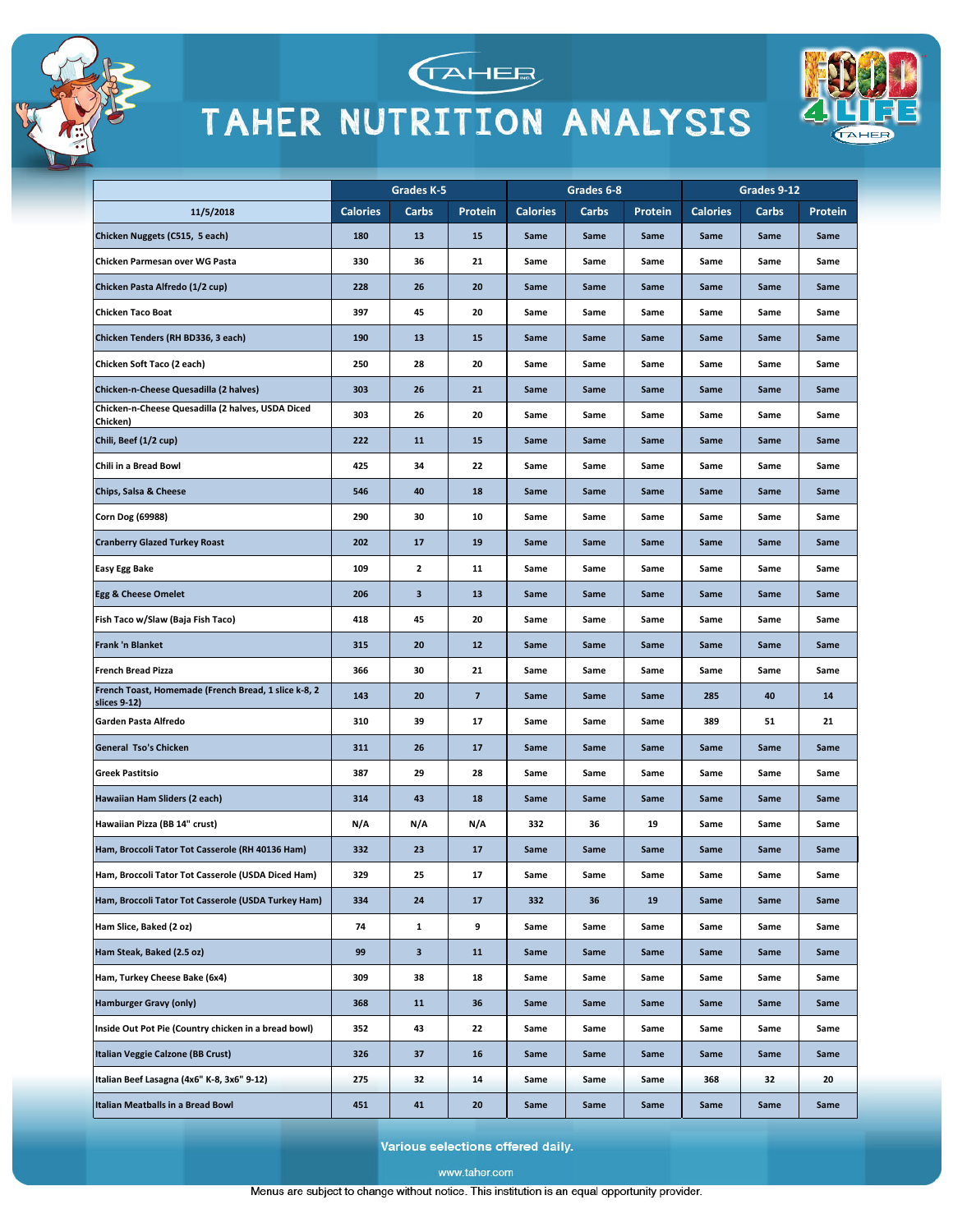



**TAHEE** 



Various selections offered daily.

www.taher.com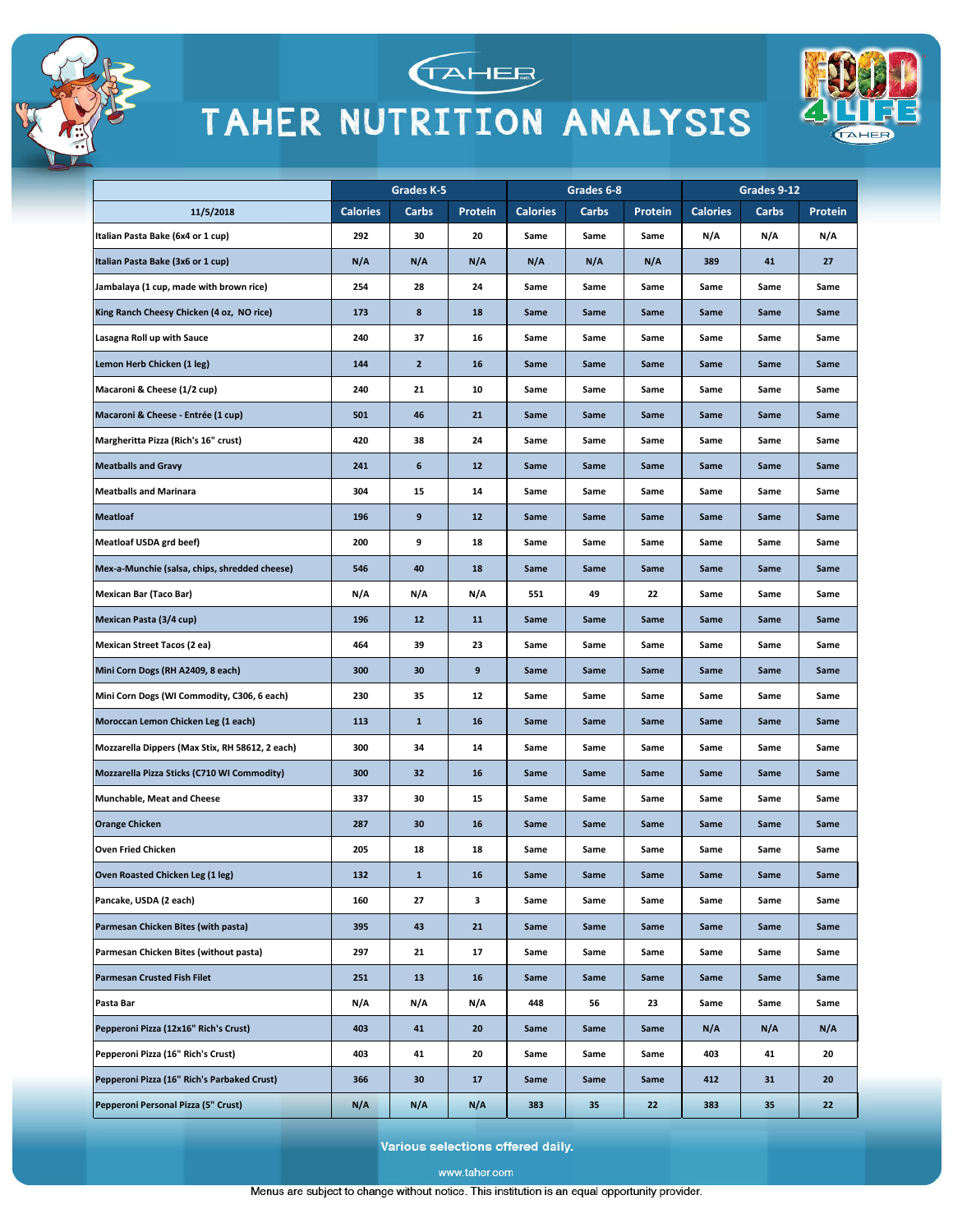



TAHEE



Various selections offered daily.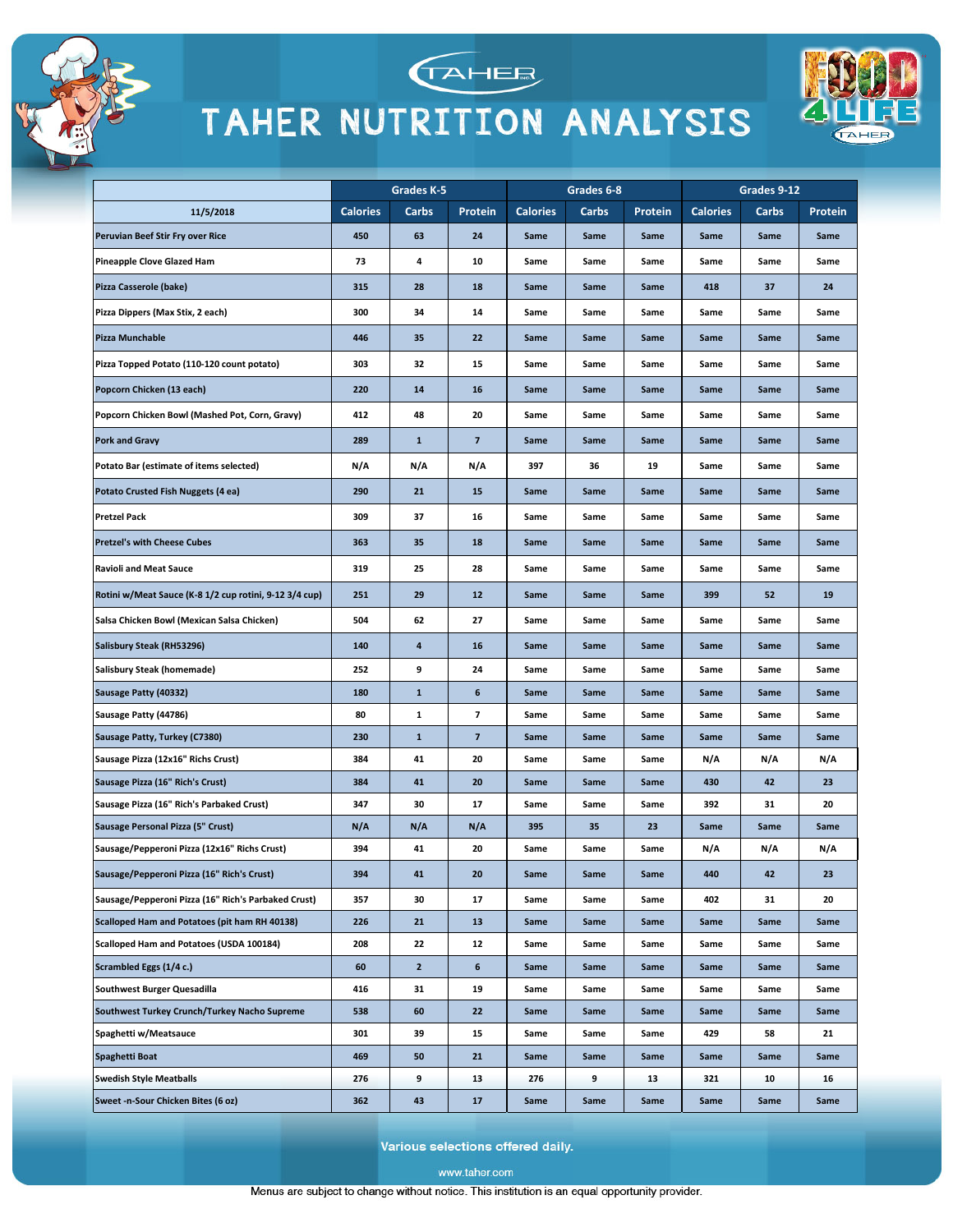





|                                              |                 | Grades K-5               |         |                 | Grades 6-8 |         |                 | Grades 9-12 |         |
|----------------------------------------------|-----------------|--------------------------|---------|-----------------|------------|---------|-----------------|-------------|---------|
| 11/5/2018                                    | <b>Calories</b> | Carbs                    | Protein | <b>Calories</b> | Carbs      | Protein | <b>Calories</b> | Carbs       | Protein |
| <b>Taco Bar</b>                              | N/A             | N/A                      | N/A     | 551             | 49         | 22      | Same            | Same        | Same    |
| Taco Pizza (14" round BB)                    | N/A             | N/A                      | N/A     | 391             | 32         | 20      | Same            | Same        | Same    |
| <b>Taco Stuffed Baked Potato</b>             | 343             | 45                       | 18      | Same            | Same       | Same    | Same            | Same        | Same    |
| Tandoori Chicken Pizza (richs 16" crust(     | 338             | 38                       | 22      | Same            | Same       | Same    | Same            | Same        | Same    |
| <b>Tator Tot Casserole</b>                   | 392             | 34                       | 15      | Same            | Same       | Same    | Same            | Same        | Same    |
| Tex Mex Chicken Leg (1 each)                 | 138             | $\overline{\phantom{a}}$ | 16      | Same            | Same       | Same    | Same            | Same        | Same    |
| <b>Tex Mex Pork Bowl</b>                     | 591             | 68                       | 26      | Same            | Same       | Same    | Same            | Same        | Same    |
| Turkey ala King (3/4 cup/1 biscuit)          | 390             | 41                       | 26      | Same            | Same       | Same    | Same            | Same        | Same    |
| Turkey and Gravy (1/2 cup)                   | 112             | 4                        | 17      | Same            | Same       | Same    | Same            | Same        | Same    |
| <b>Turkey Hotpocket</b>                      | 332             | 37                       | 22      | Same            | Same       | Same    | Same            | Same        | Same    |
| Turkey Pot Pie in a Bread Bowl               | 284             | 37                       | 18      | Same            | Same       | Same    | Same            | Same        | Same    |
| Turkey Tetrazzini (3/4 cup)                  | 269             | 28                       | 25      | Same            | Same       | Same    | Same            | Same        | Same    |
| Veggie Pizza (BB 14" crust)                  | N/A             | N/A                      | N/A     | 383             | 34         | 20      | Same            | Same        | Same    |
| Waffle Sticks (A9496, 3 each)                | 210             | 30                       | 3       | Same            | Same       | Same    | Same            | Same        | Same    |
| <b>Walking Taco</b>                          | 521             | 31                       | 19      | Same            | Same       | Same    | Same            | Same        | Same    |
| Western Quesadilla Omelet                    | 297             | 29                       | 16      | Same            | Same       | Same    | Same            | Same        | Same    |
| White Mushroom Pizza, Personal               | 434             | 40                       | 24      | Same            | Same       | Same    | Same            | Same        | Same    |
| White Mushroom Pizza, Slice                  | 453             | 41                       | 24      | Same            | Same       | Same    | Same            | Same        | Same    |
|                                              |                 |                          |         |                 |            |         |                 |             |         |
| HOT SANDWICHES/WRAPS/FLATBREAD               |                 |                          |         |                 |            |         |                 |             |         |
| <b>BBQ Burger</b>                            | 353             | 45                       | 19      | Same            | Same       | Same    | Same            | Same        | Same    |
| <b>BBQ Chicken on Bun</b>                    | 315             | 36                       | 19      | Same            | Same       | Same    | Same            | Same        | Same    |
| <b>BBQ Chicken on Ciabatta</b>               | 350             | 44                       | 20      | Same            | Same       | Same    | Same            | Same        | Same    |
| <b>BBQ Meatball Sandwich</b>                 | 469             | 52                       | 19      | Same            | Same       | Same    | Same            | Same        | Same    |
| <b>BBQ Meatball Sub</b>                      | 469             | 51                       | 19      | Same            | Same       | Same    | Same            | Same        | Same    |
| <b>BBQ Meatball Sub (WI-DD)</b>              | 474             | 51                       | 18      | Same            | Same       | Same    | Same            | Same        | Same    |
| BBQ Rib Sandwich (B4570, Hoagie Bun)         | 318             | 41                       | 17      | Same            | Same       | Same    | Same            | Same        | Same    |
| Beef Hotdog on WG Bun (42170)                | 320             | 28                       | 12      | Same            | Same       | Same    | Same            | Same        | Same    |
| <b>Buffalo Chicken Calzone</b>               | 348             | 41                       | 22      | Same            | Same       | Same    | Same            | Same        | Same    |
| Buffalo Chicken Wrap (9" wrap)               | 403             | 36                       | 19      | Same            | Same       | Same    | Same            | Same        | Same    |
| Buffalo Chicken Wrap (USDA wrap)             | 373             | 32                       | 17      | Same            | Same       | Same    | Same            | Same        | Same    |
| Buffalo Chicken Fajita Wrap (9" wrap)        | 455             | 34                       | 30      | Same            | Same       | Same    | Same            | Same        | Same    |
| Buffalo Chicken Fajita Wrap (USDA wrap)      | 394             | 31                       | 29      | Same            | Same       | Same    | Same            | Same        | Same    |
| <b>Cheese Calzone</b>                        | 377             | 35                       | 22      | Same            | Same       | Same    | Same            | Same        | Same    |
| Cheeseburger on Bun (1.5 oz, 1 slice cheese) | 290             | 24                       | 17      | Same            | Same       | Same    | Same            | Same        | Same    |
| <b>Cheesy Flatbread</b>                      | 392             | 33                       | 17      | Same            | Same       | Same    | 437             | 34          | 20      |
| Chicken Banh Mi on Ciabatta                  | 519             | 60                       | 25      | Same            | Same       | Same    | Same            | Same        | Same    |
| Chicken Banh Mi Sub Sandwich                 | 519             | 61                       | 26      | Same            | Same       | Same    | Same            | Same        | Same    |

Various selections offered daily.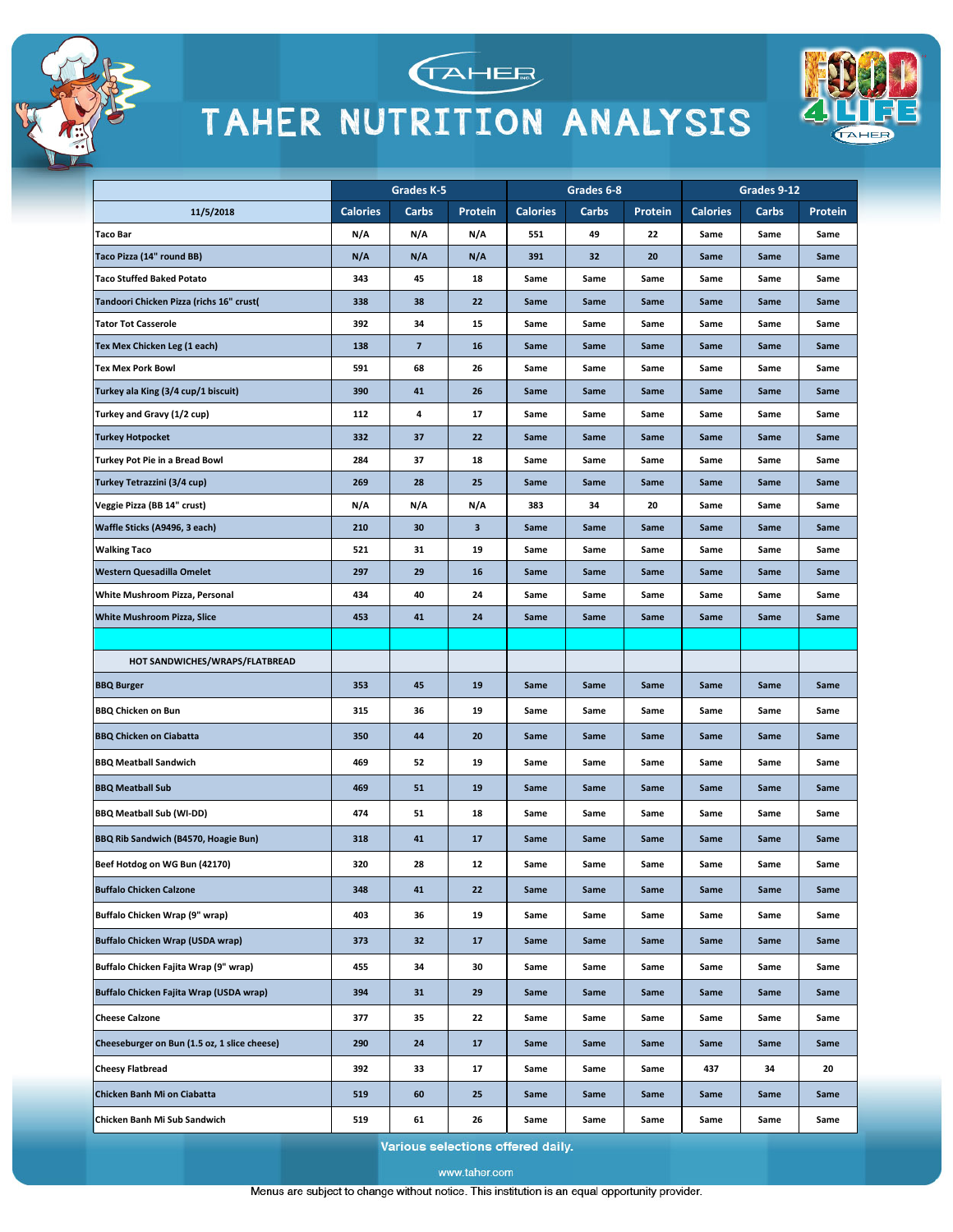



**TAHEE** 



Various selections offered daily.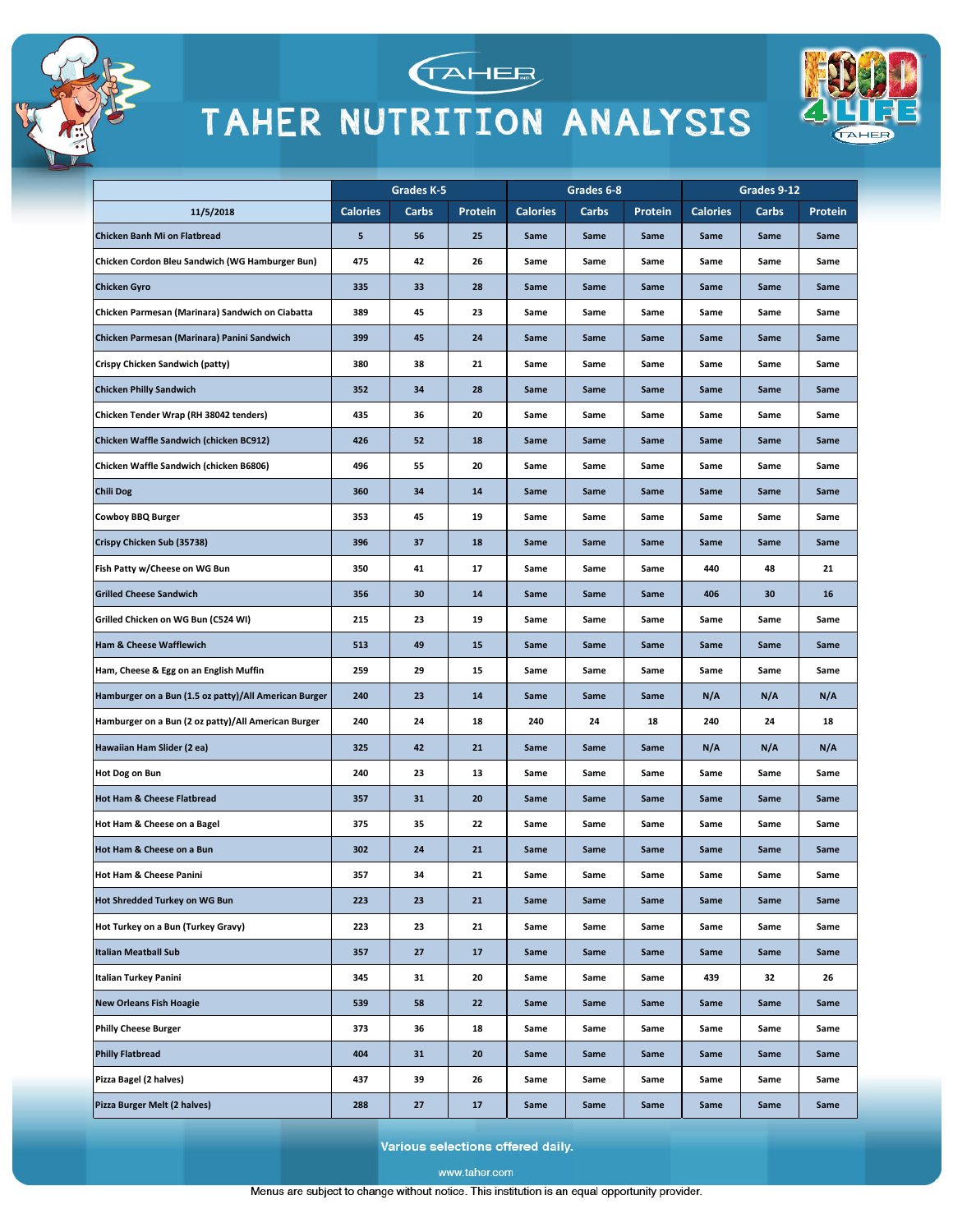



TAHER



Various selections offered daily.

www.taher.com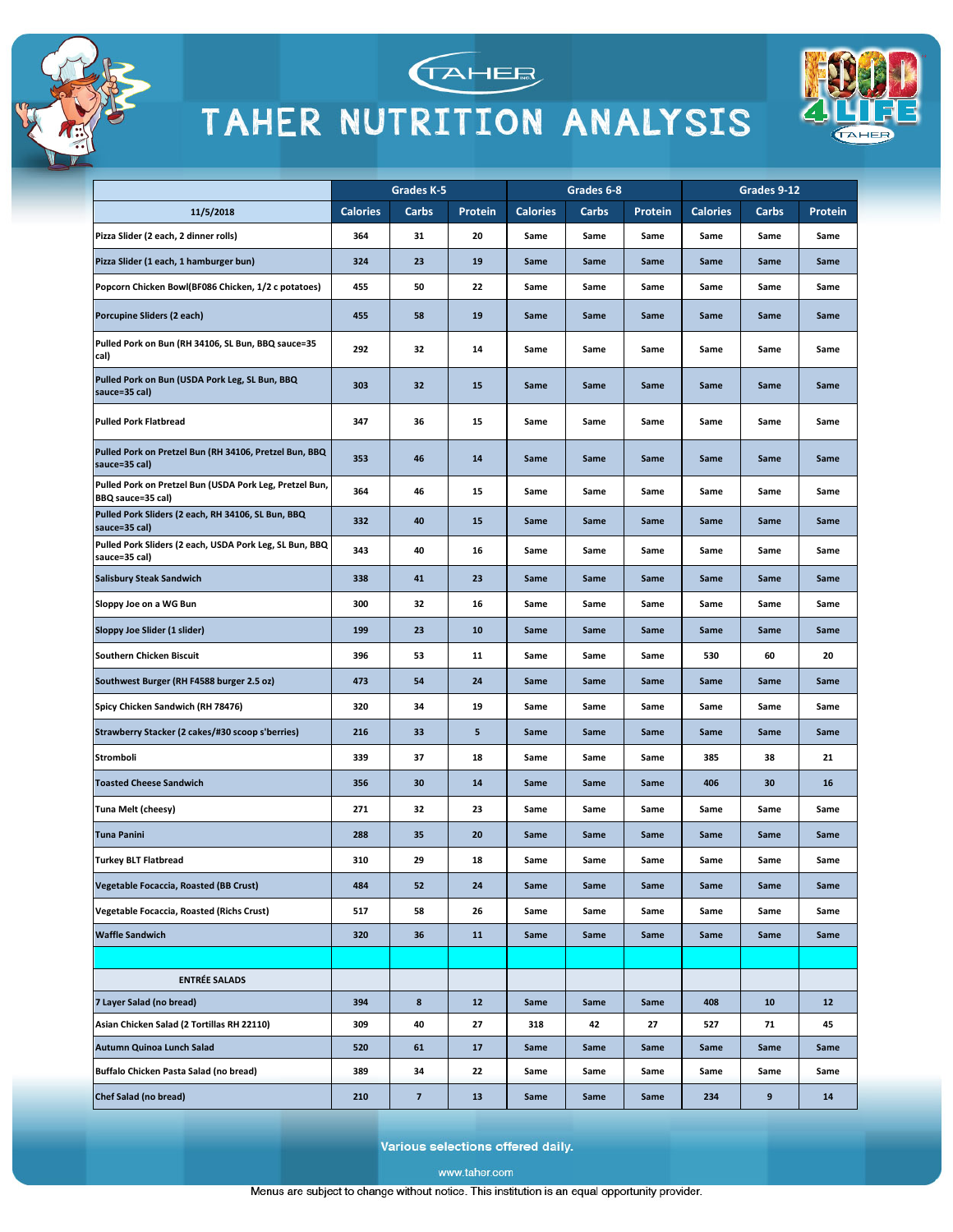



TAHER

|                                                                         |                 | Grades K-5 |         |                 | Grades 6-8 |         |                 | Grades 9-12 |         |
|-------------------------------------------------------------------------|-----------------|------------|---------|-----------------|------------|---------|-----------------|-------------|---------|
| 11/5/2018                                                               | <b>Calories</b> | Carbs      | Protein | <b>Calories</b> | Carbs      | Protein | <b>Calories</b> | Carbs       | Protein |
| Chicken Caesar Salad (no bread)                                         | 233             | 10         | 18      | Same            | Same       | Same    | 247             | 12          | 18      |
| Chicken Waldorf Salad (no roll)                                         | 268             | 25         | 22      | Same            | Same       | Same    | Same            | Same        | Same    |
| Cobb Salad (no bread)                                                   | 389             | 16         | 15      | 397             | 17         | 15      | 404             | 18          | 15      |
| Cobb Salad in a Cup (no bread)                                          | 409             | 17         | 17      | Same            | Same       | Same    | Same            | Same        | Same    |
| Confetti Ham Pasta Salad (no bread)                                     | 305             | 27         | 15      | Same            | Same       | Same    | Same            | Same        | Same    |
| Cravin Craisin Chicken Salad (no bread)                                 | 295             | 15         | 19      | Same            | Same       | Same    | 311             | 17          | 20      |
| Crispy Chicken Salad (no bread)                                         | 336             | 19         | 19      | Same            | Same       | Same    | 406             | 20          | 23      |
| Crispy Chicken Wrap (1 each)                                            | 355             | 33         | 20      | Same            | Same       | Same    | Same            | Same        | Same    |
| Garden Vegetable Salad (no bread)                                       | 206             | 11         | 8       | Same            | Same       | Same    | 221             | 13          | 8       |
| Harvest Chicken Salad (no bread)                                        | 394             | 32         | 21      | Same            | Same       | Same    | 414             | 34          | 21      |
| Hummus and Vegetable Bowl (flatbread)                                   | 462             | 46         | 10      | Same            | Same       | Same    | 557             | 61          | 13      |
| <b>Fruited Spinach Salad (Strawberries, no bread)</b>                   | 401             | 17         | 11      | Same            | Same       | Same    | 410             | 18          | 12      |
| Fruited Spinach Salad (Mandarin Oranges, no bread)                      | 413             | 20         | 11      | Same            | Same       | Same    | 422             | 21          | 12      |
| Southwest Chicken Salad (Diced Chicken, Chips 14400,<br>tortilla 22110) | 490             | 50         | 24      | Same            | Same       | Same    | 505             | 52          | 24      |
| <b>Taco Salad (chicken)</b>                                             | 397             | 39         | 20      | Same            | Same       | Same    | Same            | Same        | Same    |
| <b>Taco Salad (ground beef)</b>                                         | 442             | 39         | 17      | Same            | Same       | Same    | Same            | Same        | Same    |
| Tuna Pasta Salad                                                        | 219             | 31         | 17      | Same            | Same       | Same    | Same            | Same        | Same    |
| <b>Turkey BLT Salad (no bread)</b>                                      | 487             | 5          | 26      | Same            | Same       | Same    | Same            | Same        | Same    |
| Turkey Lunch Box Salad (1.25 cup)                                       | 479             | 58         | 26      | Same            | Same       | Same    | Same            | Same        | Same    |
|                                                                         |                 |            |         |                 |            |         |                 |             |         |
| <b>COLD SANDWICHES/WRAPS</b>                                            |                 |            |         |                 |            |         |                 |             |         |
| <b>Cheese and Vegetable Hoagie</b>                                      | 347             | 33         | 17      | Same            | Same       | Same    | Same            | Same        | Same    |
| Chicken Caesar Wrap (9")                                                | 299             | 28         | 25      | Same            | Same       | Same    | Same            | Same        | Same    |
| <b>Chicken Salad on WG Bun</b>                                          | 281             | 27         | 20      | Same            | Same       | Same    | Same            | Same        | Same    |
| Chicken Salad Slider (2 each)                                           | 339             | 42         | 24      | Same            | Same       | Same    | Same            | Same        | Same    |
| <b>Chicken Salad Sliders</b>                                            | 341             | 37         | 22      | Same            | Same       | Same    | Same            | Same        | Same    |
| <b>Cold Meat Sub</b>                                                    | 364             | 29         | 19      | Same            | Same       | Same    | Same            | Same        | Same    |
| <b>Combo Sliders (2 each)</b>                                           | 321             | 46         | 17      | Same            | Same       | Same    | Same            | Same        | Same    |
| Crispy Chicken Wrap (2-6" wraps)                                        | 438             | 37         | 19      | Same            | Same       | Same    | Same            | Same        | Same    |
| Crispy Chicken Wrap (1-9" wrap)                                         | 448             | 36         | 20      | Same            | Same       | Same    | Same            | Same        | Same    |
| Deli Sandwich (Ham)                                                     | 299             | 31         | 15      | Same            | Same       | Same    | Same            | Same        | Same    |
| Deli Sandwich (Turkey)                                                  | 281             | 31         | 16      | Same            | Same       | Same    | Same            | Same        | Same    |
| Deli Sub (Ham)                                                          | 299             | 31         | 15      | Same            | Same       | Same    | Same            | Same        | Same    |
| Deli Sub (Turkey)                                                       | 281             | 31         | 16      | Same            | Same       | Same    | Same            | Same        | Same    |
| Double Decker PB & J Sandwich                                           | 738             | 85         | 23      | Same            | Same       | Same    | Same            | Same        | Same    |
| <b>Egg Salad Sandwich</b>                                               | 282             | 31         | 10      | Same            | Same       | Same    | Same            | Same        | Same    |

Various selections offered daily.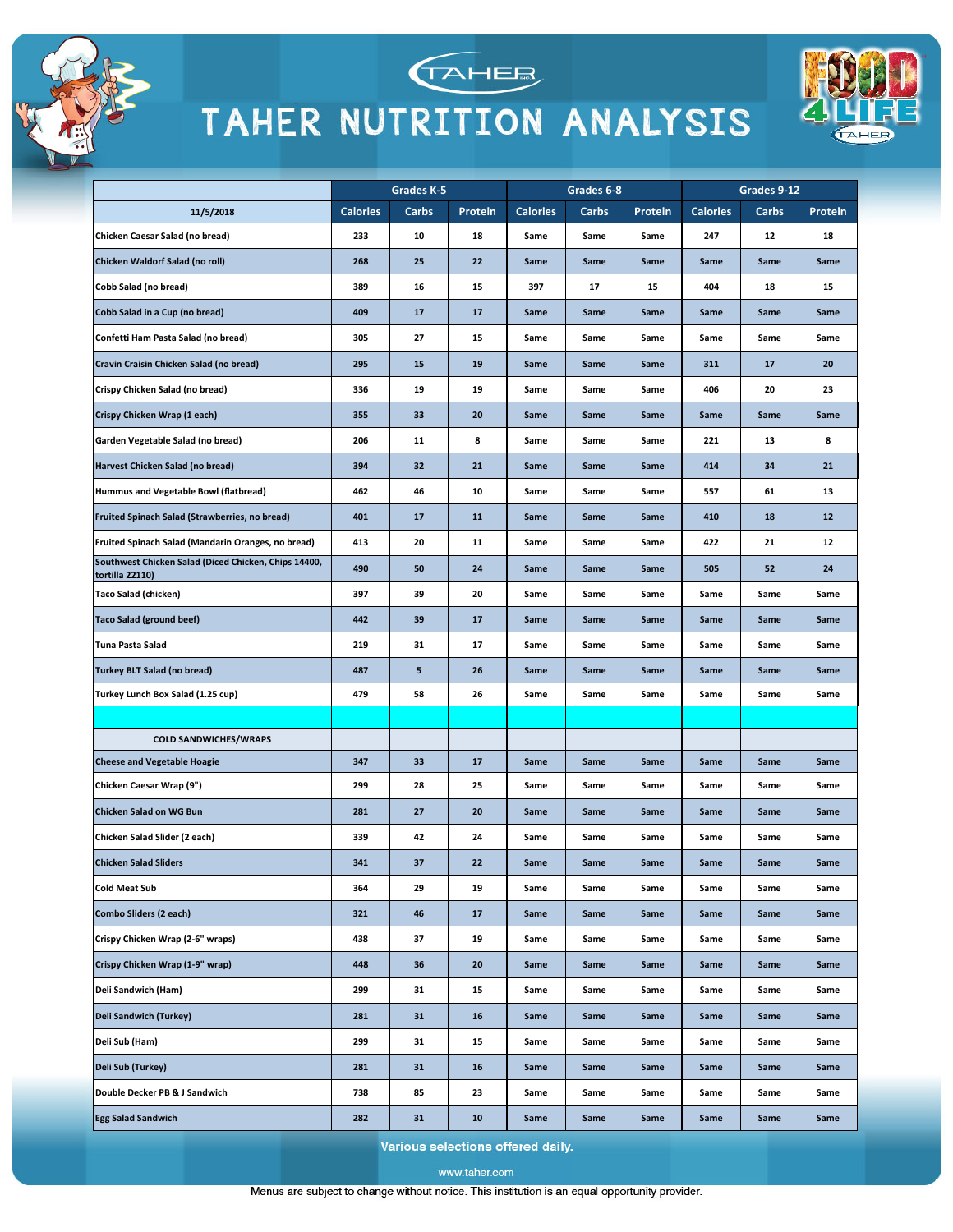



TAHEE



Various selections offered daily.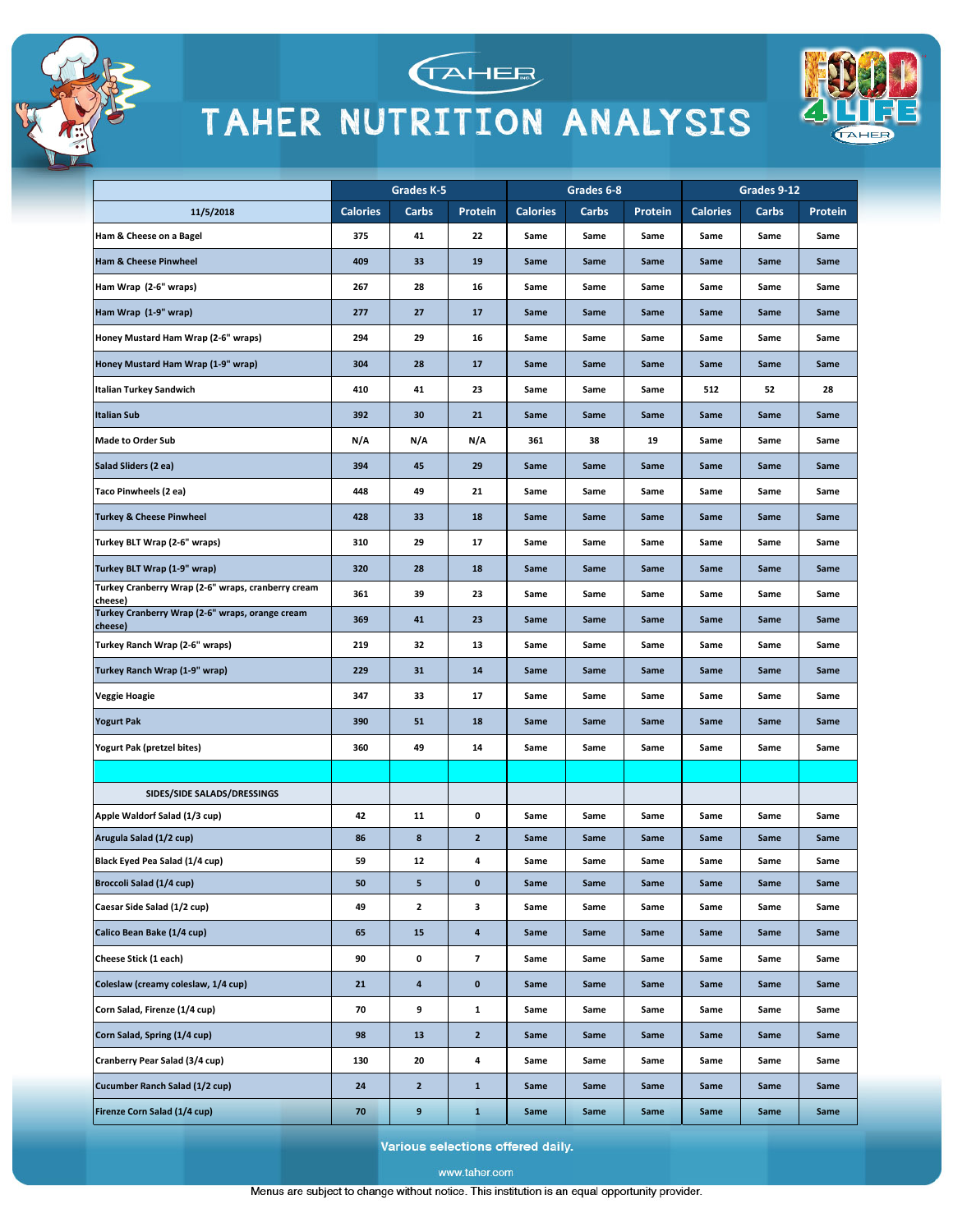



TAHER

|                                                   |                 | Grades K-5 |                           |                 | Grades 6-8 |         |                 | Grades 9-12 |         |
|---------------------------------------------------|-----------------|------------|---------------------------|-----------------|------------|---------|-----------------|-------------|---------|
| 11/5/2018                                         | <b>Calories</b> | Carbs      | Protein                   | <b>Calories</b> | Carbs      | Protein | <b>Calories</b> | Carbs       | Protein |
| Grapefruit Orange Coleslaw (1/4 cup)              | 43              | 8          | $\mathbf 1$               | Same            | Same       | Same    | Same            | Same        | Same    |
| Garden Salad (Sal 036) K-=3/4 c, 9-12= 1 cup      | 57              | з          | 1                         | Same            | Same       | Same    | 80              | 4           | 0       |
| Italian Pasta Salad (1/3 cup)                     | 131             | 16         | 3                         | Same            | Same       | Same    | Same            | Same        | Same    |
| Italian Tomato Salad (1/4 cup)                    | 32              | 3          | 0                         | Same            | Same       | Same    | Same            | Same        | Same    |
| Kale Salad (2/3 cup)                              | 96              | 10         | ${\bf 1}$                 | Same            | Same       | Same    | Same            | Same        | Same    |
| Leafy Green Salad (1/2 cup)                       | 32              | 1          | 0                         | Same            | Same       | Same    | Same            | Same        | Same    |
| Lemon Garbanzo Bean Salad (1/4 cup)               | 84              | 10         | 3                         | Same            | Same       | Same    | Same            | Same        | Same    |
| Mexican Street Corn (1/3 cup)                     | 113             | 9          | 3                         | Same            | Same       | Same    | Same            | Same        | Same    |
| Minted Fruit Salad (1/4 cup)                      | 35              | 9          | 0                         | Same            | Same       | Same    | Same            | Same        | Same    |
| Pasta Salad (1/3 cup)                             | 131             | 16         | 3                         | Same            | Same       | Same    | Same            | Same        | Same    |
| Pomegranate Vinagrette (1 TbspP                   | 55              | 3          | $\bf{0}$                  | Same            | Same       | Same    | Same            | Same        | Same    |
| Potato Salad, Creamy (1/4 cup)                    | 86              | 15         | 2                         | Same            | Same       | Same    | Same            | Same        | Same    |
| Potato Salad, Warm with Mustard (1/2 cup)         | 186             | 23         | 3                         | Same            | Same       | Same    | Same            | Same        | Same    |
| Romaine Salad (1/4 cup)                           | 3               | 0          | 0                         | Same            | Same       | Same    | Same            | Same        | Same    |
| <b>Shredded Lettuce Salad</b>                     | 0               | 0          | 0                         | Same            | Same       | Same    | Same            | Same        | Same    |
| Side Salad (1/2 cup)                              | 32              | 1          | 0                         | Same            | Same       | Same    | Same            | Same        | Same    |
| Slaw - for Fish Taco/Wrap (1/4 cup)               | 14              | 3          | ${\bf 1}$                 | Same            | Same       | Same    | Same            | Same        | Same    |
| Spinach Salad                                     | 6               | 0          | 0                         | Same            | Same       | Same    | Same            | Same        | Same    |
| Three Bean Salad (1/2 cup)                        | 170             | 18         | 5                         | Same            | Same       | Same    | Same            | Same        | Same    |
| Tomato and Cucumber Salad (1/2 cup)               | 36              | 7          | 2                         | Same            | Same       | Same    | Same            | Same        | Same    |
|                                                   |                 |            |                           |                 |            |         |                 |             |         |
| <b>BREADS/TORTILLA CHIPS/CHIPS</b>                |                 |            |                           |                 |            |         |                 |             |         |
| Bread Stuffing (1/2 cup)                          | 133             | 20         | 4                         | Same            | Same       | Same    | Same            | Same        | Same    |
| Cajun Potato Chips (1 oz)                         | 155             | 18         | 2                         | Same            | Same       | Same    | Same            | Same        | Same    |
| Cheesy Garlic Bread (BB W9998, 2 each)            | 205             | 23         | 8                         | Same            | Same       | Same    | Same            | Same        | Same    |
| Cheesy Garlic Toast (BB W9998, 2 each)            | 205             | 23         | 8                         | Same            | Same       | Same    | Same            | Same        | Same    |
| Cinnamon Roll, WG (2.5 oz)                        | 190             | 33         | 5                         | Same            | Same       | Same    | Same            | Same        | Same    |
| Cinnamon Roll, WG (Petite, 1 each)                | 100             | 16         | $\mathbf{2}$              | Same            | Same       | Same    | Same            | Same        | Same    |
| <b>Cornbread, Whole Grain</b>                     | 116             | 20         | 4                         | Same            | Same       | Same    | Same            | Same        | Same    |
| French Bread (1 slice)                            | 73              | 14         | 3                         | Same            | Same       | Same    | Same            | Same        | Same    |
| Garlic French Toast (1 slice)                     | 109             | 13         | $\ensuremath{\mathsf{3}}$ | Same            | Same       | Same    | Same            | Same        | Same    |
| Garlic Toast (BB, 1 each)                         | 80              | 11         | $\mathbf{2}$              | Same            | Same       | Same    | Same            | Same        | Same    |
| Kettle Chips (RH C6448, 1 oz or approx. 12 chips) | 140             | 17         | $\mathbf{2}$              | Same            | Same       | Same    | Same            | Same        | Same    |
| Pumpkin Apple Muffin                              | 203             | 35         | 4                         | Same            | Same       | Same    | Same            | Same        | Same    |
| Stuffing (1/2 cup)                                | 133             | 20         | 4                         | Same            | Same       | Same    | Same            | Same        | Same    |
| Tortilla Chips (RH 67614, 1 oz)                   | 140             | 19         | $\mathbf{z}$              | Same            | Same       | Same    | Same            | Same        | Same    |

Various selections offered daily.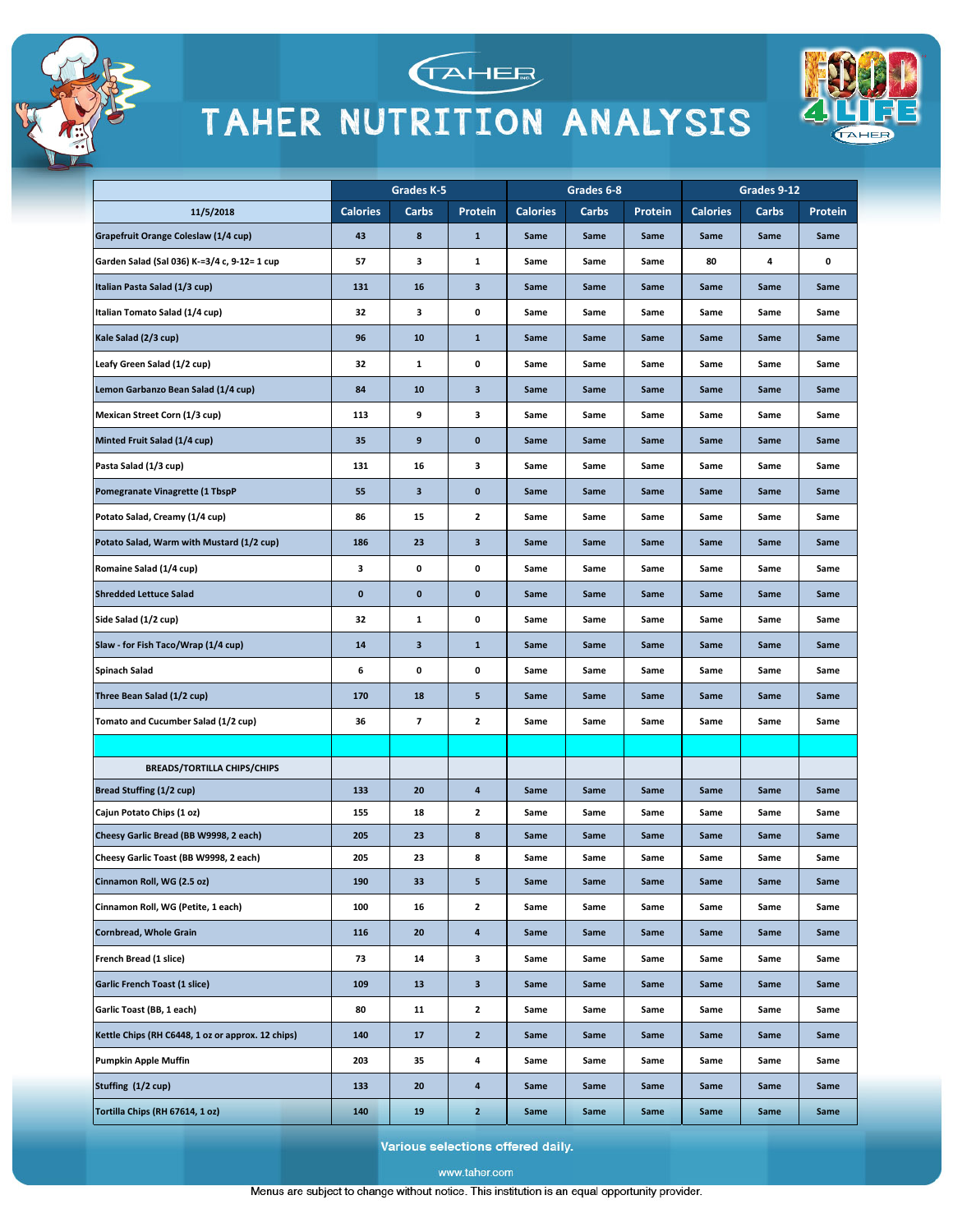





|                                                      |                 | Grades K-5 |                         |                 | Grades 6-8 |         |                 | Grades 9-12 |         |
|------------------------------------------------------|-----------------|------------|-------------------------|-----------------|------------|---------|-----------------|-------------|---------|
| 11/5/2018                                            | <b>Calories</b> | Carbs      | Protein                 | <b>Calories</b> | Carbs      | Protein | <b>Calories</b> | Carbs       | Protein |
| <b>Whole Grain Bread Stick (BB)</b>                  | 90              | 14         | $\mathbf{2}$            | Same            | Same       | Same    | Same            | Same        | Same    |
|                                                      |                 |            |                         |                 |            |         |                 |             |         |
| <b>STARCHES</b>                                      |                 |            |                         |                 |            |         |                 |             |         |
| Alfredo Rotini (1/2 cup)                             | 136             | 25         | 5                       | Same            | Same       | Same    | Same            | Same        | Same    |
| Alfredo Rotini (1/2 cup, USDA Rotini)                | 133             | 26         | 6                       | Same            | Same       | Same    | Same            | Same        | Same    |
| AuGratin Potatoes RH 31390, 1/2 cup)                 | 165             | 32         | 5                       | Same            | Same       | Same    | Same            | Same        | Same    |
| Breakfast Potatoes (24086, 1/2 cup)                  | 122             | 22         | з                       | Same            | Same       | Same    | Same            | Same        | Same    |
| Brown Rice (25368, 1/2 cup)                          | 85              | 18         | $\overline{2}$          | Same            | Same       | Same    | Same            | Same        | Same    |
| <b>Cheese Fries</b>                                  | 268             | 37         | 5                       | Same            | Same       | Same    | Same            | Same        | Same    |
| <b>Cheesy Mashed Potatoes (1/2 cup)</b>              | 68              | 4          | 4                       | Same            | Same       | Same    | Same            | Same        | Same    |
| Cinnamon Sweet-Apples (1/3 cup)                      | 129             | 31         | 1                       | Same            | Same       | Same    | Same            | Same        | Same    |
| Coconut Turmeric Rice (1/2 cup)                      | 201             | 27         | 3                       | Same            | Same       | Same    | Same            | Same        | Same    |
| French Fries (1/2 cup)                               | 92              | 15         | $\mathbf{2}$            | Same            | Same       | Same    | Same            | Same        | Same    |
| Fried Rice (3/4 cup)                                 | 186             | 30         | $\overline{\mathbf{z}}$ | Same            | Same       | Same    | Same            | Same        | Same    |
| Garlic Mashed Potatoes (1/2 cup)                     | 15              | 6          | 1                       | Same            | Same       | Same    | Same            | Same        | Same    |
| <b>Garlic Parmesan Fingerling Potatoes (1/2 cup)</b> | 191             | 19         | 5                       | Same            | Same       | Same    | Same            | Same        | Same    |
| Garlic Rosemary Potatoes (1/2 cup)                   | 134             | 21         | з                       | Same            | Same       | Same    | Same            | Same        | Same    |
| Greek Oven Roasted Potatoes (1/2 cup)                | 99              | 16         | $\mathbf{2}$            | Same            | Same       | Same    | Same            | Same        | Same    |
| Hashbrowns (RH24192, 1/2 cup)                        | 70              | 15         | 2                       | Same            | Same       | Same    | Same            | Same        | Same    |
| Horseradish Scalloped Potatoes (1/2 cup)             | 169             | 24         | 6                       | Same            | Same       | Same    | Same            | Same        | Same    |
| Lemon Herb Pasta (1/2 cup)                           | 127             | 21         | 4                       | Same            | Same       | Same    | Same            | Same        | Same    |
| Lime Cliantro Rice (brown rice, 1/2 cup serving)     | 123             | 26         | 3                       | Same            | Same       | Same    | Same            | Same        | Same    |
| Lime Cliantro Slaw                                   | 130             | 28         | 3                       | Same            | Same       | Same    | Same            | Same        | Same    |
| Lo Mein (3/4 cup)                                    | 188             | 36         | $\overline{\mathbf{z}}$ | Same            | Same       | Same    | Same            | Same        | Same    |
| Mashed Potatoes (1/2 cup)                            | 79              | 15         | 1                       | Same            | Same       | Same    | Same            | Same        | Same    |
| Mashed Potatoes with Parsnips (1/2 cup)              | 136             | 22         | 2                       | Same            | Same       | Same    | Same            | Same        | Same    |
| Mexican Brown Rice (1/2 cup)                         | 139             | 24         | з                       | Same            | Same       | Same    | Same            | Same        | Same    |
| Oven Fries (RH60816-4 oz)                            | 227             | 35         | 3                       | Same            | Same       | Same    | Same            | Same        | Same    |
| Parmesan Pasta (1/2 cup)                             | 157             | 23         | 6                       | Same            | Same       | Same    | Same            | Same        | Same    |
| <b>Parsley Noodles</b>                               | 121             | 22         | 4                       | Same            | Same       | Same    | Same            | Same        | Same    |
| Parsley Potatoes (1/3 cup)                           | 99              | 15         | 2                       | Same            | Same       | Same    | Same            | Same        | Same    |
| Penne Pasta (no fat added)                           | 108             | 22         | 4                       | Same            | Same       | Same    | Same            | Same        | Same    |
| Potato, Baked (Russet 76004)                         | 134             | 31         | 0                       | Same            | Same       | Same    | Same            | Same        | Same    |
| Potato Wedges (RH 50504, 4 oz)                       | 148             | 27         | 3                       | Same            | Same       | Same    | Same            | Same        | Same    |
| Potato Wedges (USDA FF 100356, 1/2 cup)              | 60              | 13         | $\mathbf{1}$            | Same            | Same       | Same    | Same            | Same        | Same    |

Various selections offered daily.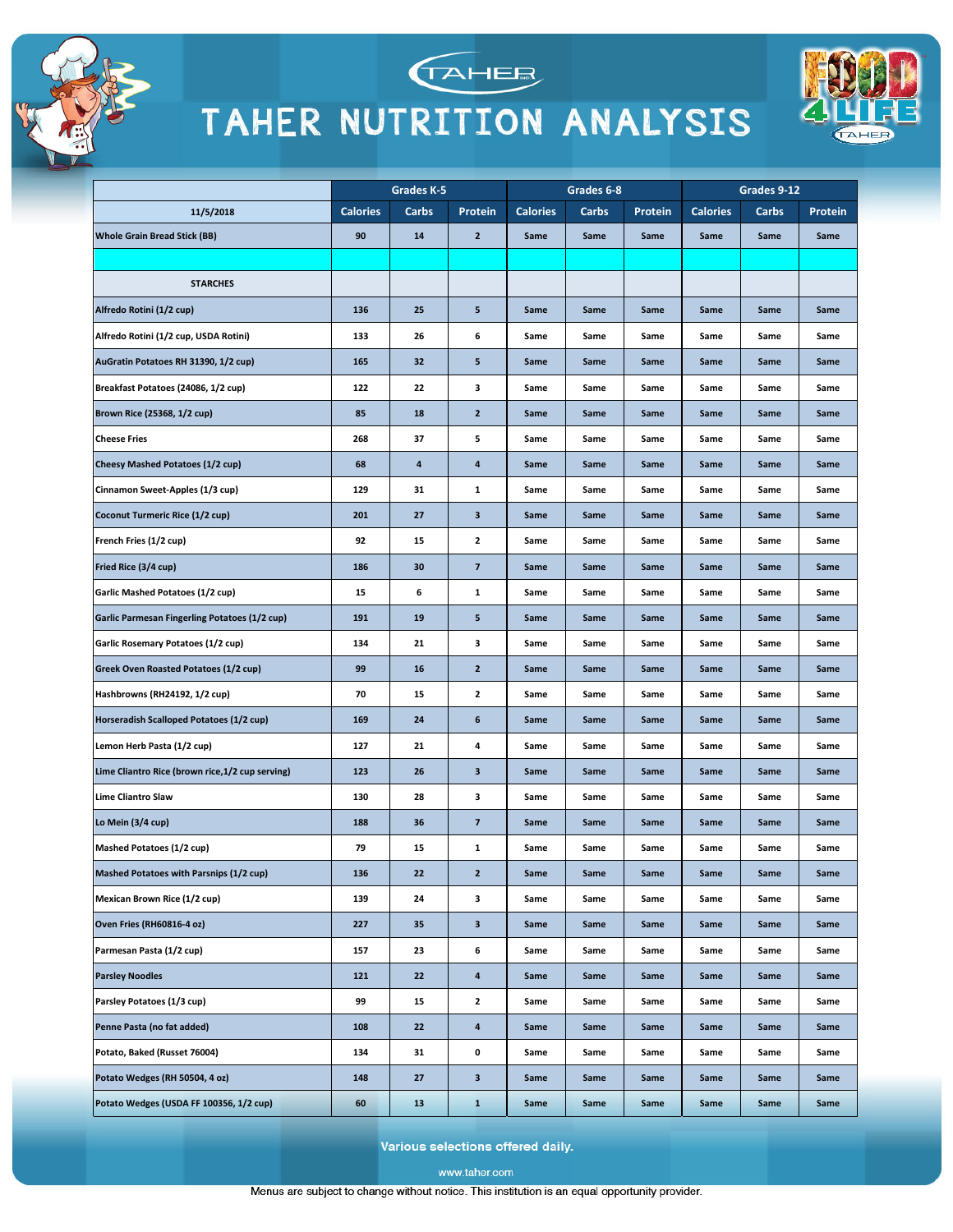



TAHEE



Various selections offered daily.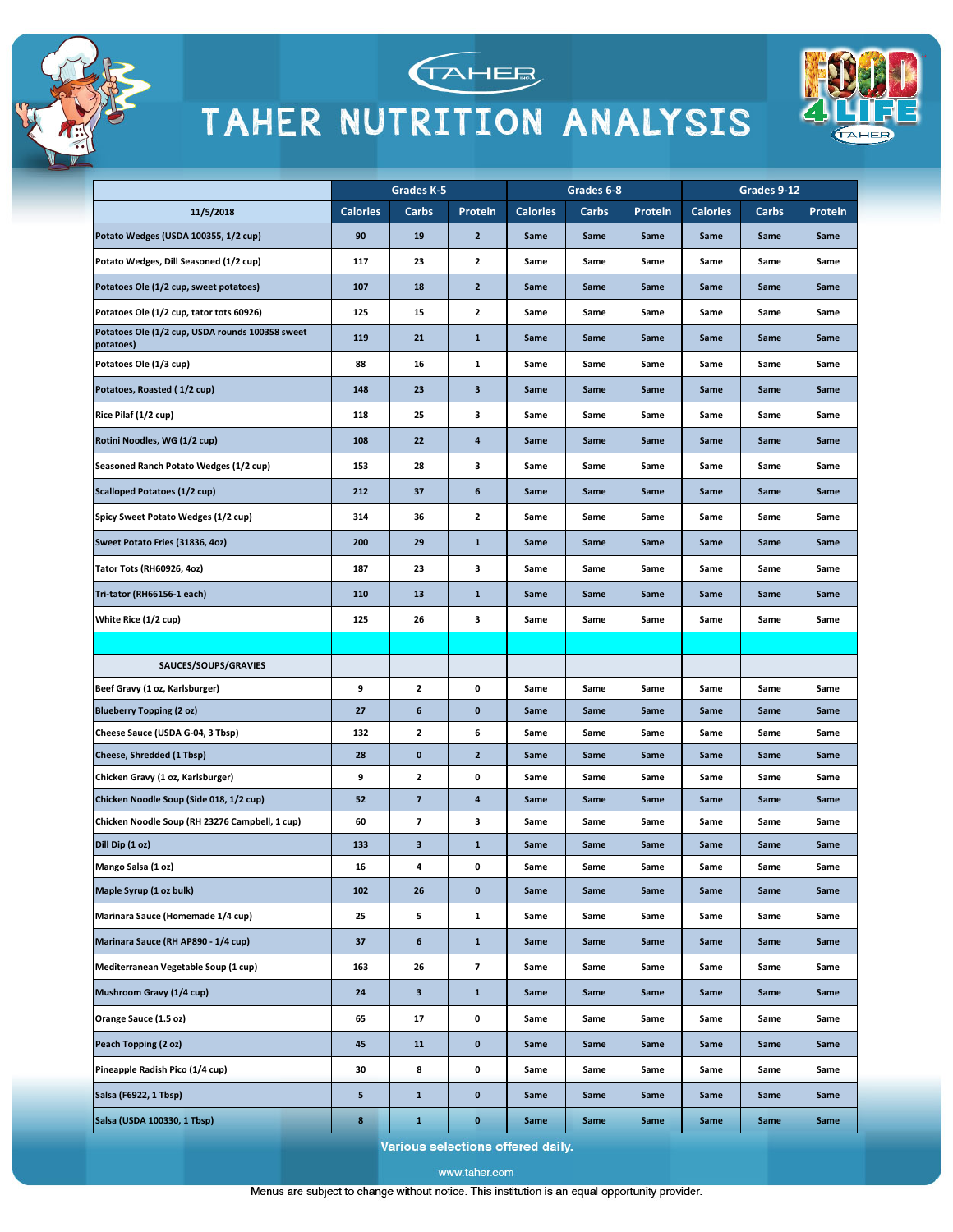





|                                              | Grades K-5      |                          | Grades 6-8   |                 |       | Grades 9-12 |                 |       |         |
|----------------------------------------------|-----------------|--------------------------|--------------|-----------------|-------|-------------|-----------------|-------|---------|
| 11/5/2018                                    | <b>Calories</b> | Carbs                    | Protein      | <b>Calories</b> | Carbs | Protein     | <b>Calories</b> | Carbs | Protein |
| Sour Cream (1 Tbsp)                          | 28              | 0                        | $\bf{0}$     | Same            | Same  | Same        | Same            | Same  | Same    |
| <b>Strawberry Topping (2 oz)</b>             | 20              | 5                        | 0            | Same            | Same  | Same        | Same            | Same  | Same    |
| Sweet & Sour Sauce (1 Tbsp)                  | 29              | $\overline{\mathbf{z}}$  | $\pmb{0}$    | Same            | Same  | Same        | Same            | Same  | Same    |
| Syrup (31492, 1 oz)                          | 102             | 26                       | 0            | Same            | Same  | Same        | Same            | Same  | Same    |
| Tomato Soup - Homemade (1/2 cup)             | 49              | $\overline{\phantom{a}}$ | $\mathbf{2}$ | Same            | Same  | Same        | Same            | Same  | Same    |
| Tomato Soup (made w/Water, 3/4 cup)          | 60              | 14                       | 2            | Same            | Same  | Same        | Same            | Same  | Same    |
|                                              |                 |                          |              |                 |       |             |                 |       |         |
| <b>VEGETABLES - FRESH</b>                    |                 |                          |              |                 |       |             |                 |       |         |
| Baby Carrots (1/4 cup)                       | 22              | 5                        | 0            | Same            | Same  | Same        | Same            | Same  | Same    |
| Black Beans (1/4 cup)                        | 60              | 11                       | 4            | Same            | Same  | Same        | Same            | Same  | Same    |
| Black Eyed Peas (1/4 cup)                    | 59              | 12                       | 4            | Same            | Same  | Same        | Same            | Same  | Same    |
| <b>Broccoli Florettes (1/4 cup)</b>          | 5               | $\mathbf{1}$             | $\bf{0}$     | Same            | Same  | Same        | Same            | Same  | Same    |
| Carrots (1/4 cup, strips or slices)          | 13              | з                        | 0            | Same            | Same  | Same        | Same            | Same  | Same    |
| Cauliflower (fresh, 1/4 cup)                 | 6               | $\mathbf{1}$             | $\mathbf 1$  | Same            | Same  | Same        | Same            | Same  | Same    |
| Celery Sticks (1/4 cup)                      | 6               | 1                        | 0            | Same            | Same  | Same        | Same            | Same  | Same    |
| <b>Cherry Tomato (4 each)</b>                | 12              | 3                        | $\mathbf 1$  | Same            | Same  | Same        | Same            | Same  | Same    |
| Corn (1/4 cup, WK, frozen not cooked)        | 30              | 7                        | $\mathbf 1$  | Same            | Same  | Same        | Same            | Same  | Same    |
| Cucumber Slices (1/4 cup)                    | 4               | $\mathbf{1}$             | $\pmb{0}$    | Same            | Same  | Same        | Same            | Same  | Same    |
| Garbanzo Beans (1/4 cup - USDA 100360)       | 83              | 14                       | 4            | Same            | Same  | Same        | Same            | Same  | Same    |
| Garbanzo Beans (1/4 cup)                     | 65              | 10                       | 3            | Same            | Same  | Same        | Same            | Same  | Same    |
| Green Onions (1/4 cup)                       | 8               | 2                        | 0            | Same            | Same  | Same        | Same            | Same  | Same    |
| Green Pepper (1 Tb)                          | $\mathbf{z}$    | $\pmb{0}$                | $\bf{0}$     | Same            | Same  | Same        | Same            | Same  | Same    |
| Green Pepper Strips (10 strips)              | 5               | 1                        | 0            | Same            | Same  | Same        | Same            | Same  | Same    |
| Jicama Sticks (1/4 cup)                      | 13              | 3                        | $\bf{0}$     | Same            | Same  | Same        | Same            | Same  | Same    |
| Kale (1/4 cup)                               | 8               | 2                        | 1            | Same            | Same  | Same        | Same            | Same  | Same    |
| Kidney Beans (1/4 cup - USDA 100370)         | 65              | 9                        | 3            | Same            | Same  | Same        | Same            | Same  | Same    |
| Kidney Beans (1/4 cup)                       | 52              | 9                        | 3            | Same            | Same  | Same        | Same            | Same  | Same    |
| Pepper Medley (1/4 cup - red, green peppers) | 12              | $\mathbf{2}$             | $\pmb{0}$    | Same            | Same  | Same        | Same            | Same  | Same    |
| Pickles, Dill (spear)                        | 4               | $\mathbf{1}$             | 0            | Same            | Same  | Same        | Same            | Same  | Same    |
| Radish (1 medium)                            | $\mathbf{1}$    | $\bf{0}$                 | 0            | Same            | Same  | Same        | Same            | Same  | Same    |
| Refried Beans (1/4 cup - RH 14228)           | 60              | 9                        | 3            | Same            | Same  | Same        | Same            | Same  | Same    |
| Refried Beans (1/4 cup - USDA 100362)        | 57              | 10                       | 3            | Same            | Same  | Same        | Same            | Same  | Same    |
| Spinach                                      | 6               | 0                        | 0            | Same            | Same  | Same        | Same            | Same  | Same    |
| Squash, Winter (1/4 cup)                     | 19              | 5                        | $\pmb{0}$    | Same            | Same  | Same        | Same            | Same  | Same    |
| Sugar Snap Peas (1/4 cup)                    | 7               | $\mathbf{1}$             | $\mathbf{1}$ | Same            | Same  | Same        | Same            | Same  | Same    |
| Tomato Wedge (1 wedge, 1/4 med tomato)       | 6               | $\mathbf{1}$             | $\bf{0}$     | Same            | Same  | Same        | Same            | Same  | Same    |
| Winter Squash (1/4 cup)                      | 19              | 5                        | 0            | Same            | Same  | Same        | Same            | Same  | Same    |
|                                              |                 |                          |              |                 |       |             |                 |       |         |
| <b>VEGETABLES - COOKED</b>                   |                 |                          |              |                 |       |             |                 |       |         |

Various selections offered daily.

www.taher.com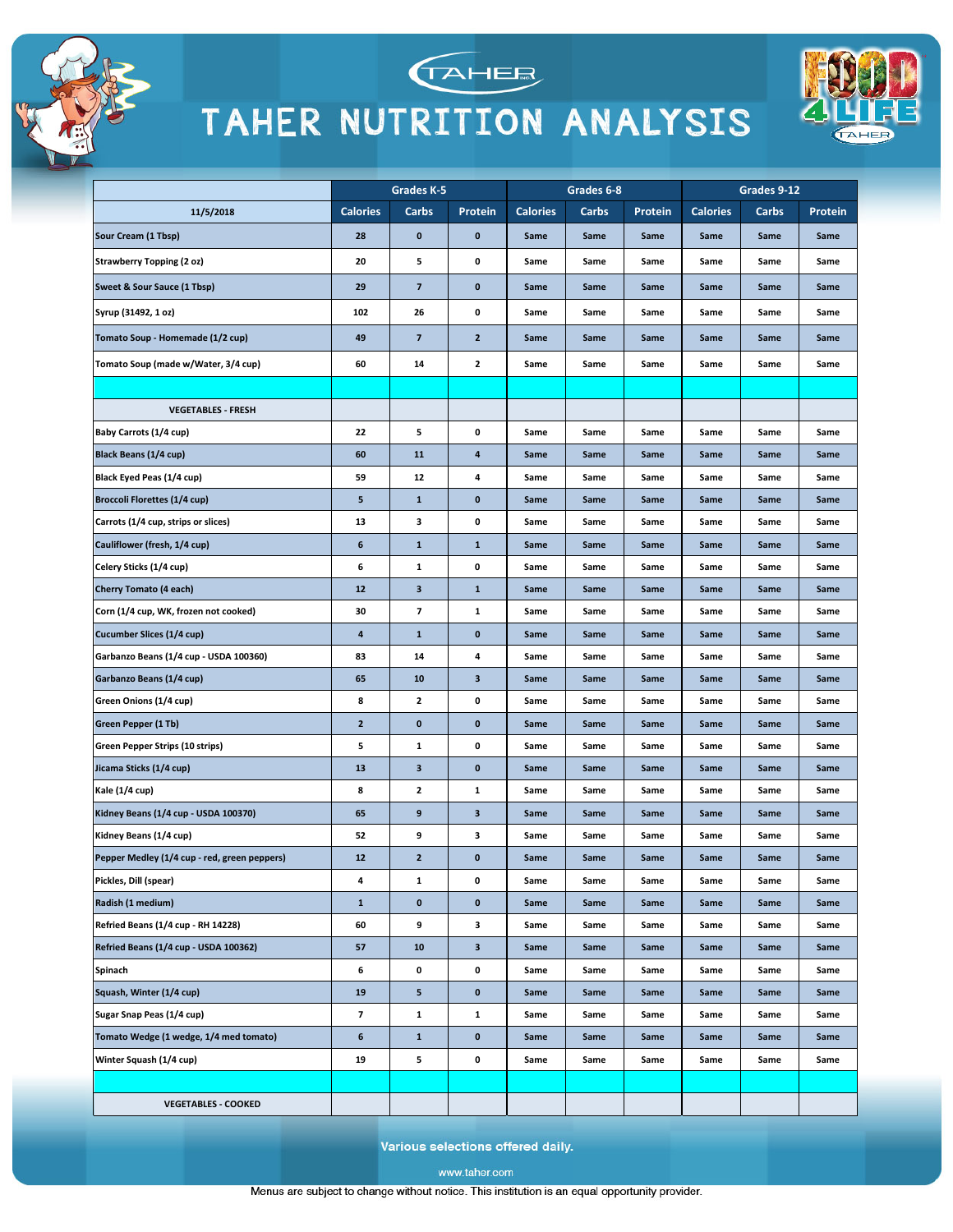





|                                                       |                           | Grades K-5               |                |                           | Grades 6-8 |             |                    | Grades 9-12 |             |
|-------------------------------------------------------|---------------------------|--------------------------|----------------|---------------------------|------------|-------------|--------------------|-------------|-------------|
| 11/5/2018                                             | <b>Calories</b>           | Carbs                    | Protein        | <b>Calories</b>           | Carbs      | Protein     | <b>Calories</b>    | Carbs       | Protein     |
| Asparagus, Roasted (1/4 cup)                          | 14                        | 2                        | 2              | Same                      | Same       | Same        | Same               | Same        | Same        |
| Baked Beans (1/4 cup - USDA 100364)                   | 60                        | 14                       | 3              | Same                      | Same       | Same        | Same               | Same        | Same        |
| Baked Beans (1/4 cup)                                 | 70                        | 15                       | з              | Same                      | Same       | Same        | Same               | Same        | Same        |
| Beets n' Sweets (1/4 cup)                             | 56                        | 10                       | $\mathbf{1}$   | Same                      | Same       | Same        | Same               | Same        | Same        |
| Broccoli, Roasted (1/4 cup)                           | 4                         | 1                        | 0              | Same                      | Same       | Same        | Same               | Same        | Same        |
| California Blend Vegetables (1/4 cup)                 | 9                         | $\mathbf{2}$             | 0              | Same                      | Same       | Same        | Same               | Same        | Same        |
| Cauliflower (1/4 cup)                                 | 7                         | 2                        | 1              | Same                      | Same       | Same        | Same               | Same        | Same        |
| Cauliflower, Roasted (1/4 cup)                        | 6                         | $\mathbf{1}$             | 0              | Same                      | Same       | Same        | Same               | Same        | Same        |
| Carrots (1/4 cup, USDA 100352)                        | 14                        | з                        | 0              | Same                      | Same       | Same        | Same               | Same        | Same        |
| Carrots, Glazed (1/2 cup)                             | 79                        | 18                       | $\pmb{0}$      | Same                      | Same       | Same        | Same               | Same        | Same        |
| Carrots, Glazed (1/2 cup, USDA 100352)                | 75                        | 17                       | 1              | Same                      | Same       | Same        | Same               | Same        | Same        |
| Corn (1/4 cup - USDA 100348)                          | 33                        | 8                        | $\mathbf{1}$   | Same                      | Same       | Same        | Same               | Same        | Same        |
| Garlic Herb Broccoli (1/4 cup)                        | 8                         | $\mathbf{1}$             | 1              | Same                      | Same       | Same        | Same               | Same        | Same        |
| Great Northern Beans (1/4 cup)                        | 45                        | 8                        | 3              | Same                      | Same       | Same        | Same               | Same        | Same        |
| Green Beans (1/4 cup - USDA 100351)                   | 9                         | $\mathbf{2}$             | 1              | Same                      | Same       | Same        | Same               | Same        | Same        |
| Green Beans (1/4 cup)                                 | 11                        | $\mathbf{z}$             | $\pmb{0}$      | Same                      | Same       | Same        | Same               | Same        | Same        |
| Green Peas (1/4 cup - RH 61126)                       | 26                        | 5                        | $\mathbf{2}$   | Same                      | Same       | Same        | Same               | Same        | Same        |
| Green Peas (1/4 cup - USDA 100350)                    | 31                        | 6                        | $\mathbf{z}$   | Same                      | Same       | Same        | Same               | Same        | Same        |
| Italian Vegetables, Roasted (1/4 cup)                 | 35                        | 5                        | 1              | Same                      | Same       | Same        | Same               | Same        | Same        |
| Kung Fu Carrots (1/3 cup)                             | 30                        | 6                        | 0              | Same                      | Same       | Same        | Same               | Same        | Same        |
| Maple Roasted Apples & Carrots (1/2 cup)              | 257                       | 29                       | 1              | Same                      | Same       | Same        | Same               | Same        | Same        |
| Okra, Roasted (1/2 cup)                               | 40                        | $\overline{\mathbf{z}}$  | $\overline{2}$ | Same                      | Same       | Same        | Same               | Same        | Same        |
| Spicy Pinto Beans (1/4 cup)                           | 50                        | 9                        | з              | Same                      | Same       | Same        | Same               | Same        | Same        |
| Sweet Potato Fluff (1/3 cup, USDA A220)               | 129                       | 31                       | $\mathbf{1}$   | Same                      | Same       | Same        | Same               | Same        | Same        |
| Zucchini, Roasted (1/2 cup)                           | 48                        | 5                        | 2              | Same                      | Same       | Same        | Same               | Same        | Same        |
|                                                       |                           |                          |                |                           |            |             |                    |             |             |
| <b>FRUIT: FRESH/CANNED/COOKED</b>                     |                           |                          |                |                           |            |             |                    |             |             |
| Per 1/4 cup unless otherwise noted                    | <b>Calories</b><br>(kcal) | Carbs (g)                | Protein (g)    | <b>Calories</b><br>(kcal) | Carbs (g)  | Protein (g) | Calories<br>(kcal) | Carbs (g)   | Protein (g) |
| Apple Slices (canned unsweetened - USDA 100206)       | 18                        | 5                        | $\bf{0}$       | Same                      | Same       | Same        | Same               | Same        | Same        |
| Apples, (fresh, red delicious, with skin (small 158g) | 93                        | 22                       | 0              | Same                      | Same       | Same        | Same               | Same        | Same        |
| Applesauce, Sweetened (RH 10738)                      | 45                        | 12                       | $\pmb{0}$      | Same                      | Same       | Same        | Same               | Same        | Same        |
| Applesauce, Unsweetened (USDA 100208)                 | 26                        | $\overline{\phantom{a}}$ | 0              | Same                      | Same       | Same        | Same               | Same        | Same        |
| Bananas, raw (6-6 7/8in. Long)                        | 72                        | 19                       | $\mathbf{1}$   | Same                      | Same       | Same        | Same               | Same        | Same        |
| Blueberries (frozen - USDA 100244)                    | 20                        | 5                        | 0              | Same                      | Same       | Same        | Same               | Same        | Same        |
| Cinnamon Apples (Side 008 - 1/2 cup)                  | 67                        | 17                       | $\bf{0}$       | Same                      | Same       | Same        | Same               | Same        | Same        |
| Cantaloupe Agua Fresca (6 oz)                         | 74                        | 18                       | 0              | Same                      | Same       | Same        | Same               | Same        | Same        |
| Cranberry Sauce (RH 12798 - 1/4 cup)                  | 100                       | 26                       | $\pmb{0}$      | Same                      | Same       | Same        | Same               | Same        | Same        |
| Grapes,(red or green)                                 | 26                        | 7                        | 0              | Same                      | Same       | Same        | Same               | Same        | Same        |
| Kiwi (1/4 cup)                                        | 27                        | 6                        | $\mathbf{1}$   | Same                      | Same       | Same        | Same               | Same        | Same        |
| Mandarin Oranges (RH 10868, 1/2 cup)                  | 70                        | 17                       | $\mathbf{1}$   | Same                      | Same       | Same        | Same               | Same        | Same        |

Various selections offered daily.

www.taher.com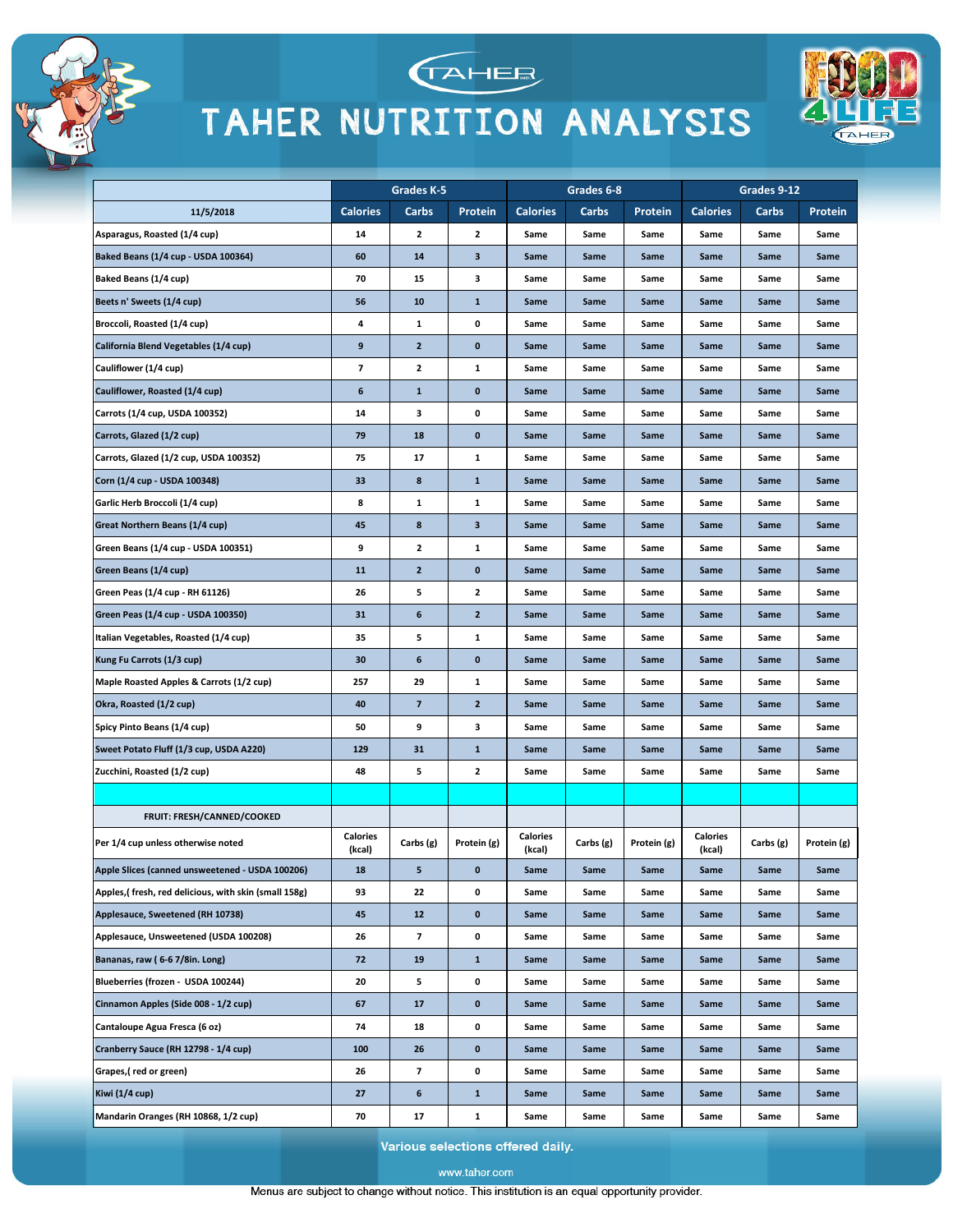



TAHEE



Various selections offered daily.